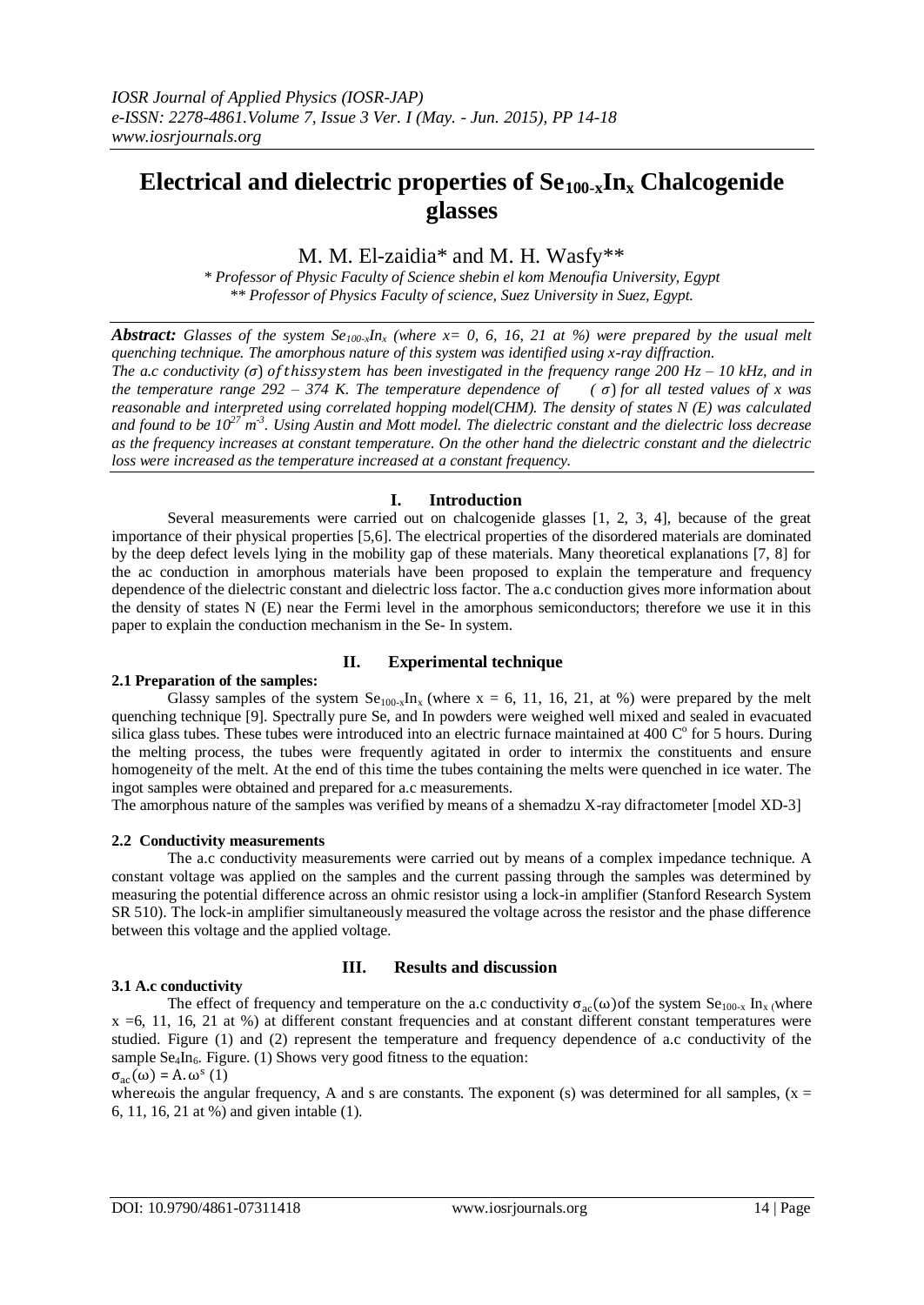

**Table [1]:**The calculated value of s for all samples at different temperatures

| $x = 21$ at% |       | $x = 16$ at% |       | $x = 11$ at% |      | $x = 6$ at% |       |
|--------------|-------|--------------|-------|--------------|------|-------------|-------|
|              | T(K)  |              | T(K)  |              | T(K) |             | T(K)  |
| 0.100        | 298.0 | 0.830        | 309.0 | 0.509        | 292  | 0.750       | 297.0 |
| 0.250        | 307.0 | 0.720        | 318.0 | 0.380        | 312  | 0.708       | 302.5 |
| 0.130        | 339.0 | 0.690        | 333.0 | 0.250        | 324  | 0.700       | 325.0 |
| 0.100        | 343.0 | 0.430        | 338.0 | 0.115        | 335  | 0.192       | 334.0 |
| 0.100        | 347.0 | 0.163        | 343.0 | 0.100        | 342  | 0.142       | 345.0 |

This is in good agreement with the values previously reported [9].

Austin and Mott [10] adapted the analysis to the situation likely to be appropriate for the amorphous semiconductors, and then the a.c conductivity is given by:

$$
\sigma_{ac}(\omega) = \frac{\pi}{3} \cdot e^2 k T N^2 \cdot \alpha^{-2} \cdot \omega \cdot [\ln(\frac{v}{\omega})]^4 (2)
$$

Where  $\alpha^{-1} = 8A^0$ , N is the density of states and  $v = 10^{13}$  s<sup>-1</sup>

The correlated barrier hopping model proposed by Elliot [11] has been applied to the chalcogenide glassy semiconductors. In this model the electrons in charged defect state hop over columbic barrier whose height is given by the formula:

$$
W = W_M - \frac{4ne^2}{\epsilon R} \quad (3)
$$

Where  $W_M$  is the maximum barrier height of the energy band,  $\varepsilon$  is the dielectric constant, e is the electronic charge, n is the number of electrons that hop (in case of chalcogenide glass  $n = 2$ ) and R is the distance between the hopping sites. The relaxation time τfor electrons to hop over a barrier of height W is given by the formula:  $\tau = \tau_0 e^{(\frac{w}{Kt})}$ (4)

Where  $\tau_0$  isoftheorderof10<sup>-13</sup> s. in the range of an atomic vibrational period, and k is Boltzmann constant. Plotting the relation between the relaxation time and temperature, the barrier height  $W_M$  can be deduced. Substituting into equation (3), the values of  $W_M$  were estimated and given in table (2). The final expression for a.c conductivity proposed by Elliot [11] is given as:

$$
\sigma_{\rm ac}(\omega) = \frac{\pi^2 . \, \mathrm{N}^2 . \, \varepsilon}{24} \, [ \, (\frac{8 \mathrm{e}^2}{\mathrm{W}_\mathrm{M} . \, \varepsilon})^\mathrm{6} \, x (\frac{\omega^5}{\tau . \, \beta}) ] \qquad \text{(5)}
$$

WhereNisthedensityofthelocalizedstateswhileβisgivenby ∶

$$
\beta = \frac{6KT}{W_M} \tag{6}
$$

And 
$$
s = 1 - \beta
$$
 (7)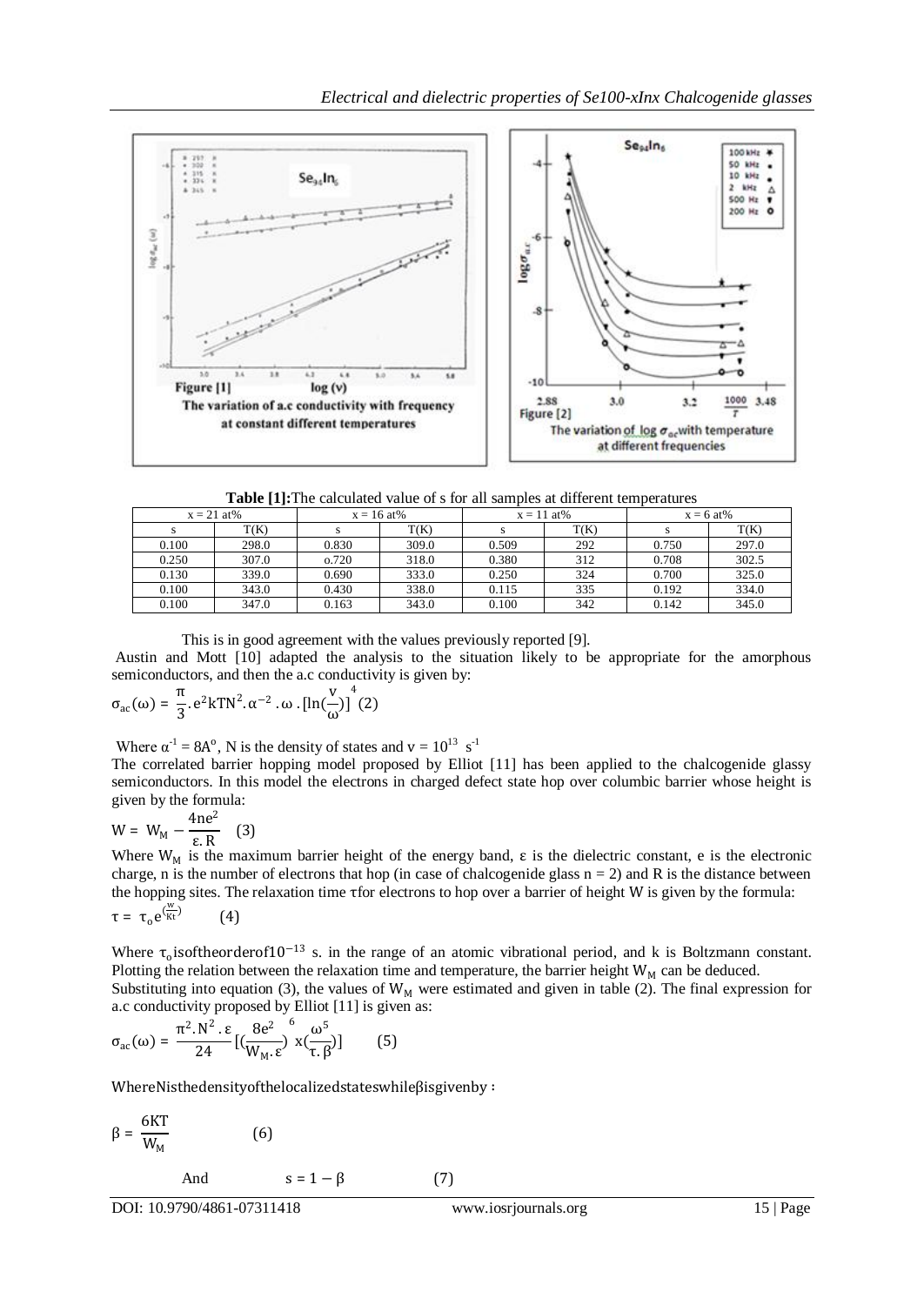From equations  $(5, 6, 7)$  the density of states N (E) could be calculated at room temperature and frequency 10 kHz. The results are given in table (2).

| At room temperature and at a frequency 10 kHz. |                        |                       |            |       |       |           |  |  |  |  |
|------------------------------------------------|------------------------|-----------------------|------------|-------|-------|-----------|--|--|--|--|
| $N$ (Elliot)                                   | N(Mott)                | $\sigma_{ac}(\omega)$ | $W_M$ (eV) |       |       | In $at\%$ |  |  |  |  |
| $1.95 \times 10^{16}$                          | $2.03 \times 10^{27}$  | $0.90 \times 10^{-7}$ | 0.6137     | 0.250 | 0.75  |           |  |  |  |  |
| $1.19 \times 10^{15}$                          | $15.08 \times 10^{27}$ | $0.27 \times 10^{-7}$ | 0.3070     | 0.490 | 0.509 |           |  |  |  |  |
| 5.50 $x10^{17}$                                | $1.48 \times 10^{27}$  | $8.70 \times 10^{-9}$ | 0.9380     | 0.170 | 0.803 | 16        |  |  |  |  |
| $3.32 \times 10^{16}$                          | $34.60 \times 10^{28}$ | $7.40x10^{-7}$        | 0.2050     | 0.750 | 0.250 | 21        |  |  |  |  |

**Table [2]:**The calculated  $W<sub>M</sub>$ andN€valuesforallcompositions

The calculated values of N (E) according to Elliot model were convenient and reasonable to be applied for our chalcogenide glasses, since it is comparable to those previously reported [12].

Figure (2), shows the temperature dependence of  $\sigma_{ac}(\omega)$ . It can be noticed that  $\sigma_{ac}(\omega)$  increases as the temperature increase, the rate of increment was slow at first then increases as the temperature increase, this may be attributed to the hopping of electrons due to the effect of the applied electric field only in the slow rate region, and due to the applied electric field in addition to the thermal excitation energy in the fast region. The effect of increasing Indium content in the system  $Se_{100-x}$  In<sub>x</sub> on the a.c conductivity in the hopping region at 10 kHz and at 303 k, is shown in Figure (3).



It shows that  $\sigma_{ac}(\omega)$  has a minimum value at (Se 16 at% In) and a maximum value at (Se 11 at% In). In the hopping region,  $\sigma_{ac}(\omega)$ , decreases smoothly as In content increases from 6 % up to 16 %, then it increases with a faster rate from 16% to 21% In content. This may be attributed to the increase of the weak (In-In) bonds concentration, on the expense of the strong (In-Se) bonds. This in turn, increases the band tail width and enhances the conduction through a narrower energy barrier [13, 14].

#### **3.2. Dielectric constant and dielectric loss**

### **3.2.1. Frequency dependence of**  $(\epsilon)$  and  $\tan (\delta)$

The frequency dependence of the dielectric constant  $(\varepsilon)$  and the dielectric loss tan  $(\delta)$  at different isotherms for all samples of the system ( $Se<sub>100-x</sub>In<sub>x</sub>$ ), where (x=6, 11, 16, 21 at%) have been studied within the frequency range 200Hz – 100 kHz as indicated in figures (4, 5).

These curves show that both of  $(\epsilon)$  and tan $(\delta)$ , start as a high value and then drastically decrease with a high rate at lower frequencies, while they decrease at a slower rate as frequency increases for the dielectric constant.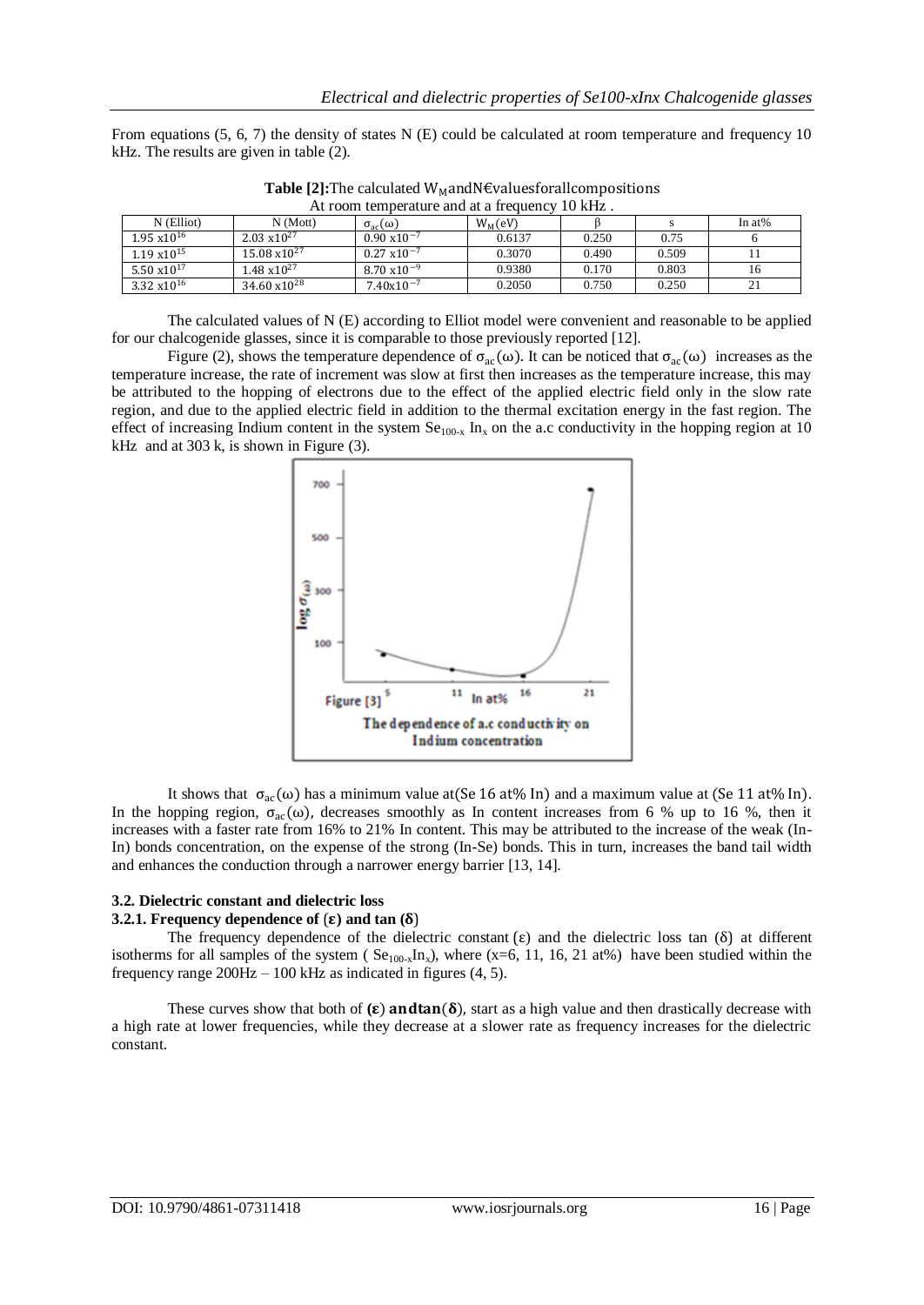

This behavior may be attributed to the contribution of multi components to the polarizability of the glass semiconducting material at low frequency, and as the frequency increases, the ionic and orientational sources of polarizability decrease and finally disappear due to the inertia of the molecules and ions. This will lead to the observed gradual decrease in the dielectric constant values.



The electronic polarization is sufficiently rapid to follow the alternative fields, at high frequencies, as well as the ionic polarization too. Dielectric constant and dielectric loss values decrease as the frequency increases. The high values of the dielectric constant and dielectric loss at low frequencies may be attributed to the strong share of all polarizing components in the process. While at higher frequencies, some components are withdrawing from the contribution and only electronic polarization keeps sharing.

and dielectric loss at different constant frequencies for all the system ( $Se<sub>100</sub>-xIn<sub>x</sub>$ ) where, (x = 6,11,16,21 at %) been studied.

The temperature dependence of  $(\epsilon)$ andtan $\delta$ :

Dielectric constant and dielectric loss at different constant frequencies for all samples were studied. Figures (6, 7) show that the dielectric constant and the dielectric loss for all samples generally increase as the temperature increase. The increase in( $\varepsilon$ ) at low temperature may be attributed to the small contribution of the electronic and ionic components in the polarization, while neglecting the orientation component.